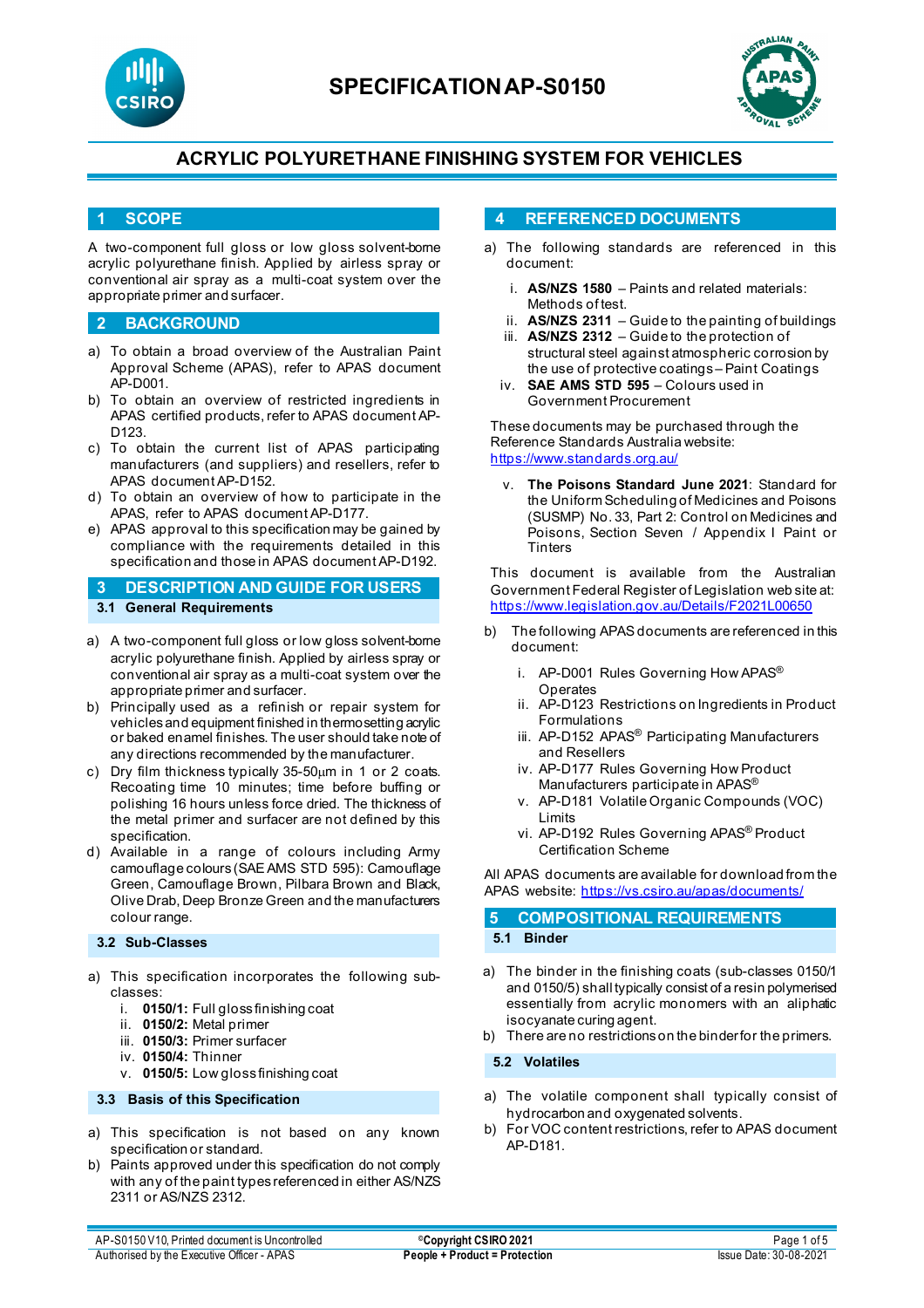



### **5.3 Pigmentation**

- a) The pigmentation shall be chosen to impart the properties detailed in clause 7, Table 1 below.
- b) Some colours (e.g., reds, oranges or yellows) may variously contain lead or chromate-based pigments qualifying specific Schedule status according to the SUSMP. Such colours shall be clearly identified in accordance with local legislation and regulations.

#### **5.4 Colour**

a) Products approved under this specification are normally available in a wide range of colours including disruptive pattern (DPP) or camouflage colours, Olive Drab, Deep Bronze Olive and others as specified.

## **6 PRODUCT APPROVAL REQUIREMENTS 6.1 General Requirements**

a) The product and its application for approval shall comply with the relevant requirements of APAS document AP-D192 during the life of the approval.

### **6.2 Technical Requirements**

- a) Tests are to be carried out under the routine conditions of AS/NZS 1580.101.5 unless otherwise specified.
- b) Panels are to be cured for 24 hours before testing unless otherwise specified.
- c) **Finishing Products:** sub-classes 0150/1 and 0150/5 all testing shall be performed in accordance with clause 7, Table 1 below.
- d) **Priming Products**: sub-classes 0150/2 and 0150/3 initial testing shall be performed in accordance with the tests detailed in clause 7, Table 1 under the heading **Individual Component Testing**.
- e) The primer shall subsequently be included in some tests involving the coating system and satisfactory test results as part of the coating system tested will allow granting of approval to the particular primer used.
- f) Subject to compliance with all the requirements of this specification, the level of Approval appropriate to the application shall be given to the system.

#### **6.3 Health and Safety Requirements**

- a) The manufacturer's Safety Data Sheet (SDS) must be studied closely prior to using the product and complied with during use of the product.
- b) Since the paint contains a hydrocarbon solvent, the paint is flammable and should be stored away from all sources of heat or ignition. Containers should be resealed immediately after use and good ventilation provided during use to minimise the risk of fire or explosion and the long-term toxic effects of absorption of the vapour into the lungs.
- c) Finish coats at least contain isocyanates and thus care should be taken to avoid contact with the skin by the use of protective clothing and barrier cream. Isocyanates can cause severe irritation to eyes and respiratory tract

necessitating strict attention to safety. All pumping equipment should be adequately earthed. A full-face air fed respirator should be used when spraying.

- d) Products intended for sale in Australia shall comply with all the requirements of the SUSMP. Products intended for sale in other countries shall comply with all local WHS and environmental requirements.
- e) The product shall comply with all requirements of clause 6.3 and 6.4 of APAS document AP-D192.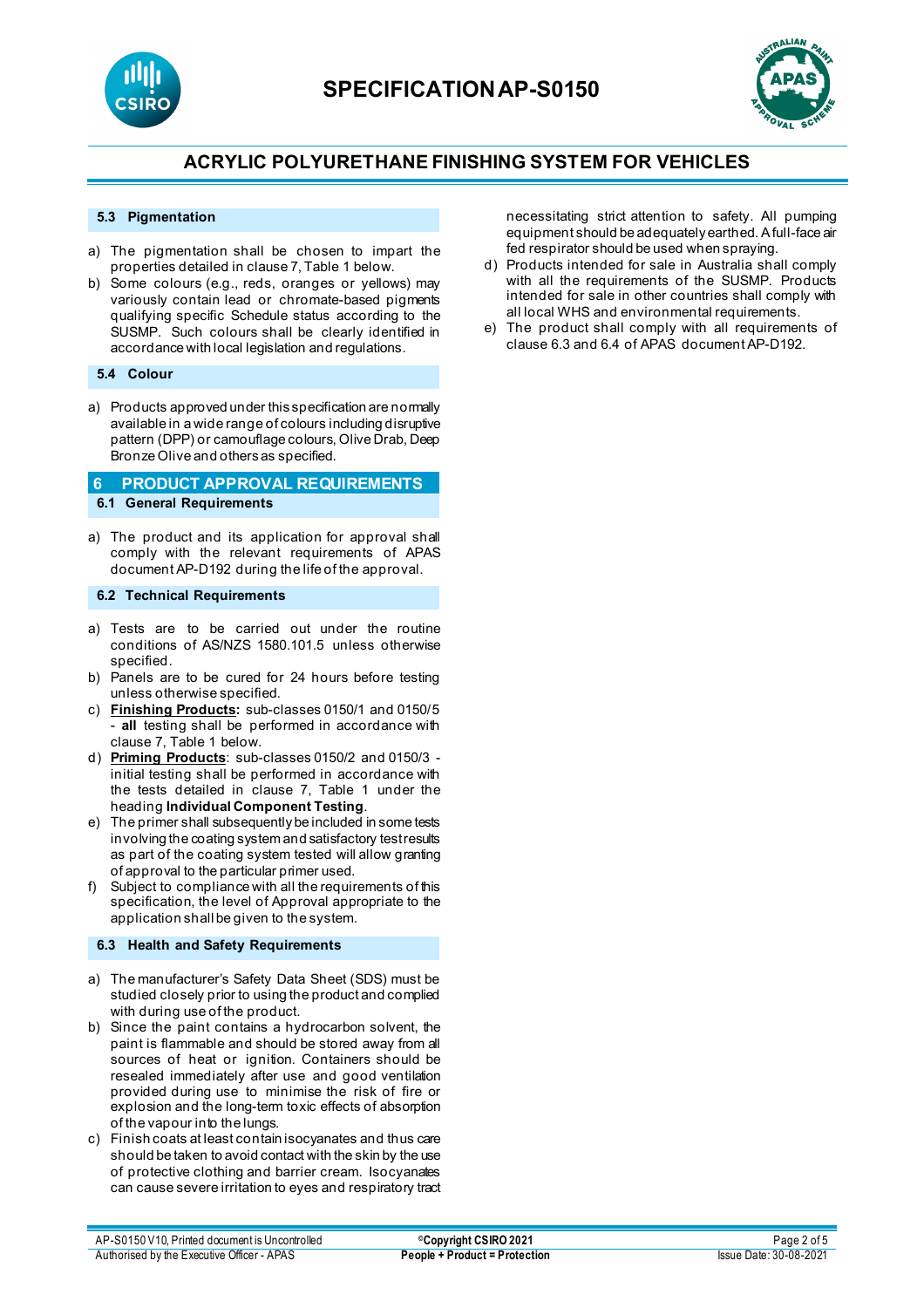



## **7 TABLE 1: PERFORMANCE PROPERTIES**

| <b>TEST</b>                                                                                                                            | <b>AS/NZS</b><br>1580<br><b>METHOD</b> | <b>REQUIREMENTS</b>                                                                                                                                             |  |  |
|----------------------------------------------------------------------------------------------------------------------------------------|----------------------------------------|-----------------------------------------------------------------------------------------------------------------------------------------------------------------|--|--|
| Individual Component Testing - To be carried out on both Part A and Part B components<br>- Applicable to ALL sub-classes except 0150/4 |                                        |                                                                                                                                                                 |  |  |
| Preliminary Examination                                                                                                                | 103.1                                  | To be readily reincorporated. Shall be free of coarse particles, gel<br>and foreign matter.                                                                     |  |  |
| Density                                                                                                                                | 202.1                                  | To be recorded.                                                                                                                                                 |  |  |
| Non-volatile Content                                                                                                                   | 301.1                                  | To be recorded.                                                                                                                                                 |  |  |
| <b>Fineness of Grind</b>                                                                                                               | 204.1                                  | $0150/1$ : Maximum 10 $\mu$ m.<br>$0150/5$ : Maximum $25 \mu m$ .                                                                                               |  |  |
| Reincorporation after Storage                                                                                                          | 203.1<br>Method B                      | After storage for 18 months at ambient temperature, there shall be<br>no curdling, gelling or seeding. Manual stirring shall produce a<br>uniform product.      |  |  |
|                                                                                                                                        | 211.1                                  | The settling rating shall not be less than 6.                                                                                                                   |  |  |
| <b>VOC Content</b>                                                                                                                     | <b>APAS</b><br>AP-D181                 | Refer to APAS document AP-D181 for method and limits.<br>If the APAS specification is not listed on AP-D181, a declaration of<br>VOC content is still required. |  |  |
| Finishing Paint Testing - applicable to sub-class 0150/1 and 0150/5                                                                    |                                        |                                                                                                                                                                 |  |  |
| Consistency - Flow Cup                                                                                                                 | 214.2                                  | To be within ± 5% of stated value.                                                                                                                              |  |  |
|                                                                                                                                        |                                        | Other appropriate methods of test may also be used by prior<br>consultation with the Executive Officer, APAS.                                                   |  |  |
| Application Properties - Spraying                                                                                                      | 205.2<br>205.4                         | To produce a smooth film free from defects.                                                                                                                     |  |  |
| Surface Dry Condition                                                                                                                  | 401.1                                  | Maximum 30 minutes.                                                                                                                                             |  |  |
| Hard Dry Condition (Mechanical<br>Thumb Test)                                                                                          | 401.6                                  | Maximum 16 hours.                                                                                                                                               |  |  |
| Specular Gloss - 60°                                                                                                                   | 602.2                                  | 0150/1: Minimum 85.<br>$0150/5$ : $7 - 10$ .                                                                                                                    |  |  |
| Finish                                                                                                                                 | 603.1                                  | Shall be smooth, even and free from defects.                                                                                                                    |  |  |
| Colour                                                                                                                                 | 601.1                                  | Shall be a close match to the specified standard.                                                                                                               |  |  |
|                                                                                                                                        | 601.2                                  | To be within 1.5 NBS units.                                                                                                                                     |  |  |
| Reincorporation after Storage                                                                                                          | 101.4                                  | To retain the above properties after storage for 18 months under<br>routine conditions.                                                                         |  |  |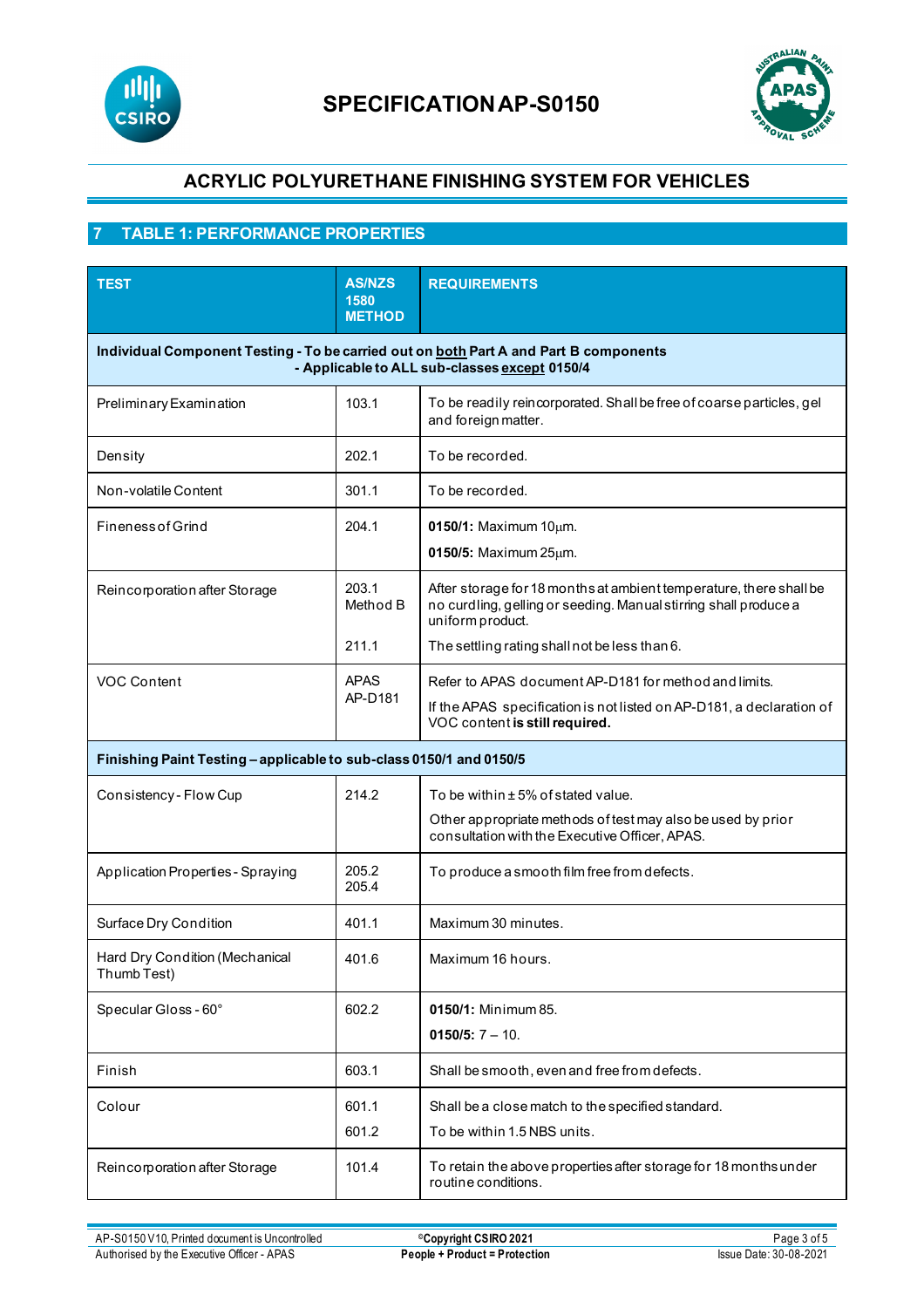



| <b>TEST</b>                                                                                  | <b>AS/NZS</b><br>1580<br><b>METHOD</b>     | <b>REQUIREMENTS</b>                                                                                                                                                      |  |  |
|----------------------------------------------------------------------------------------------|--------------------------------------------|--------------------------------------------------------------------------------------------------------------------------------------------------------------------------|--|--|
| <b>Complete Coating System</b>                                                               |                                            |                                                                                                                                                                          |  |  |
| Resistance to Artificial Weathering -<br>(Fluorescent UV - condensation type)<br>instrument) | 483.2                                      | After 1000 hours (continuous alternating cycles of 4 hours UV @<br>60°C and 4 hours condensation @ 50°C), no integrity failure and<br>ratings shall not be greater than: |  |  |
|                                                                                              | 481.1.2<br>481.1.5<br>481.1.11<br>481.1.12 | <b>Discolouration</b><br>2<br>2<br>Gloss Change<br>Chalking<br>Colour Change<br>2                                                                                        |  |  |
| Resistance to Natural Weathering                                                             | 457.1                                      | After 24 months exposure at $5^{\circ}$ N, no integrity failure and ratings<br>shall not be greater than:                                                                |  |  |
|                                                                                              | 481.1.2<br>481.1.5<br>481.1.11<br>481.1.12 | <b>Discolouration</b><br>2<br>2<br>Gloss Change<br>Chalking<br>Colour Change                                                                                             |  |  |